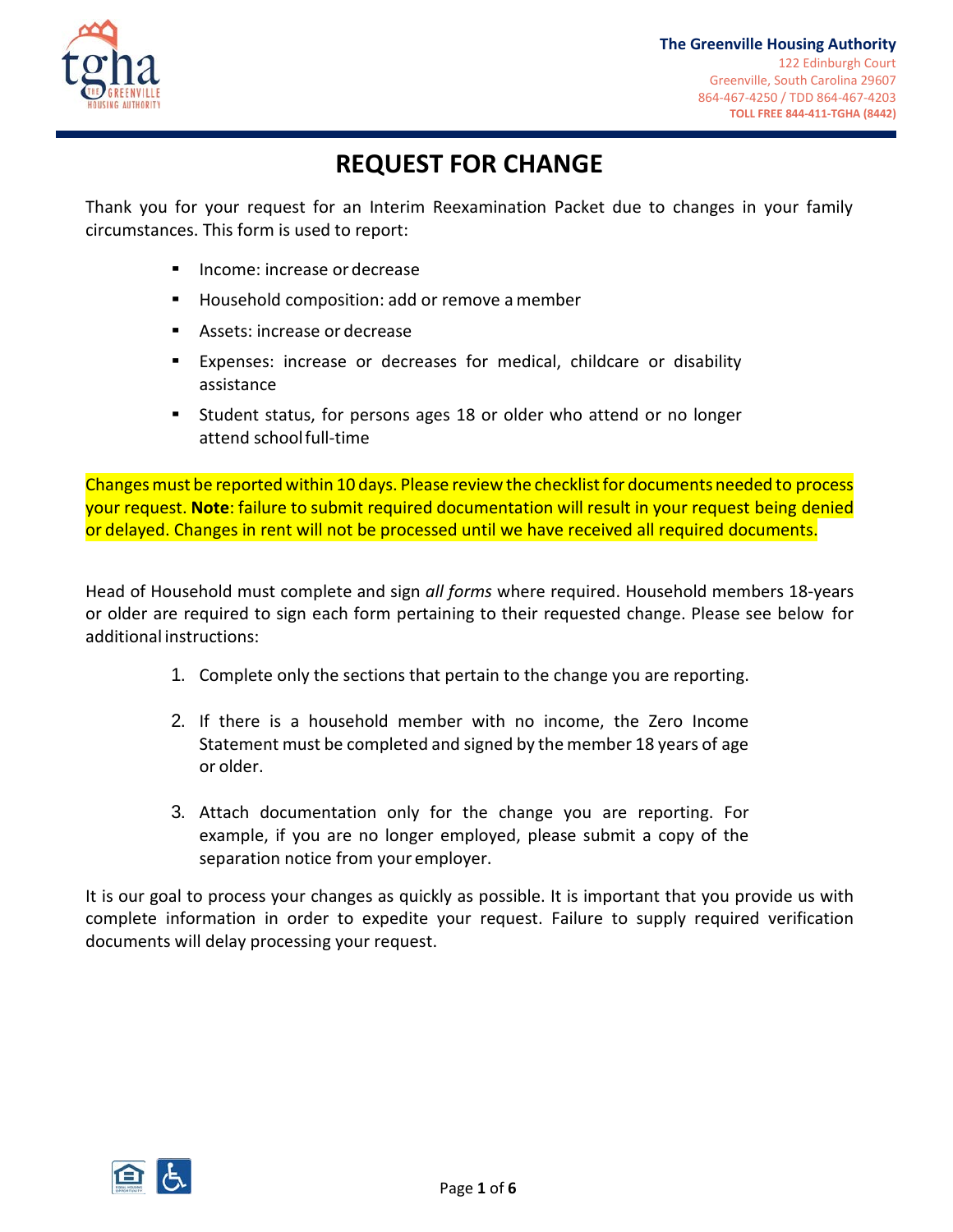# **VERIFICATON CHECKLIST**

### **Please attach required verifications prior to submitting your request**

#### **Adding Income/Reducing Income**

- Provide two (2) current and consecutive pay stubs (bi-weekly, semi-monthly, and monthly) or four (4) current and consecutive pay stubs (weekly), or four (4) weeks of current and consecutive pay stubs (daily). All must be dated within the last 60 days.
- Provide an offer letter on company letterhead that includes rate of pay and number of hours per week
- Provide Social Security or SSI benefit award letter(s), TANF, unemployment, adoption subsidy, etc.
- Provide verification of all other income, self-employment, child support, pensions, contributions, worker's compensation, etc.

### **Removing Income**

- Provide a separation letter on company letterhead
- Termination letter of benefits, i.e. child support, Social Security, SSI, unemployment, TANF, etc.
- If a household member has zero income as a result of the change, the Zero Income Statement must be completed and signed by the member

### **Adding New Household Member(s) – Family Composition**

- If adding a minor as a result of birth, adoption, or court-awarded custody, provide birth certificate and social security card, verification of adoption or verification of court-awarded custody within 10 business days
- Complete Declaration of Citizenship Status for minors being added.
- If an adult is being added, it must be due to marriage. Provide marriage certificate (if applicable)

### **Removing Household Member(s) – Family composition**

• Complete ALL sections including their new address.

#### **Adding or Removing Assets**

• Provide bank statements, verification of stocks, bonds, certificates of deposits, life insurance policy, etc.

### **Change in Expenses – Medical, Disability Assistance Expense, Childcare**

- Provide a print-out from medical provider showing amount paid out of pocket for the past 12 months, or a copy of a new monthly premium, amount for apparatus, attendant care, etc. (must qualify)
- Provide a written statement from the childcare provider indicating child's name, amount received and frequency (weekly, bi-weekly, or monthly). Statement must include provider's contact information (must qualify)

### **Change in Student Status**

- High school student (most recent report card or schoolschedule)
- College student (verification of full-time studentstatus)

**Date:**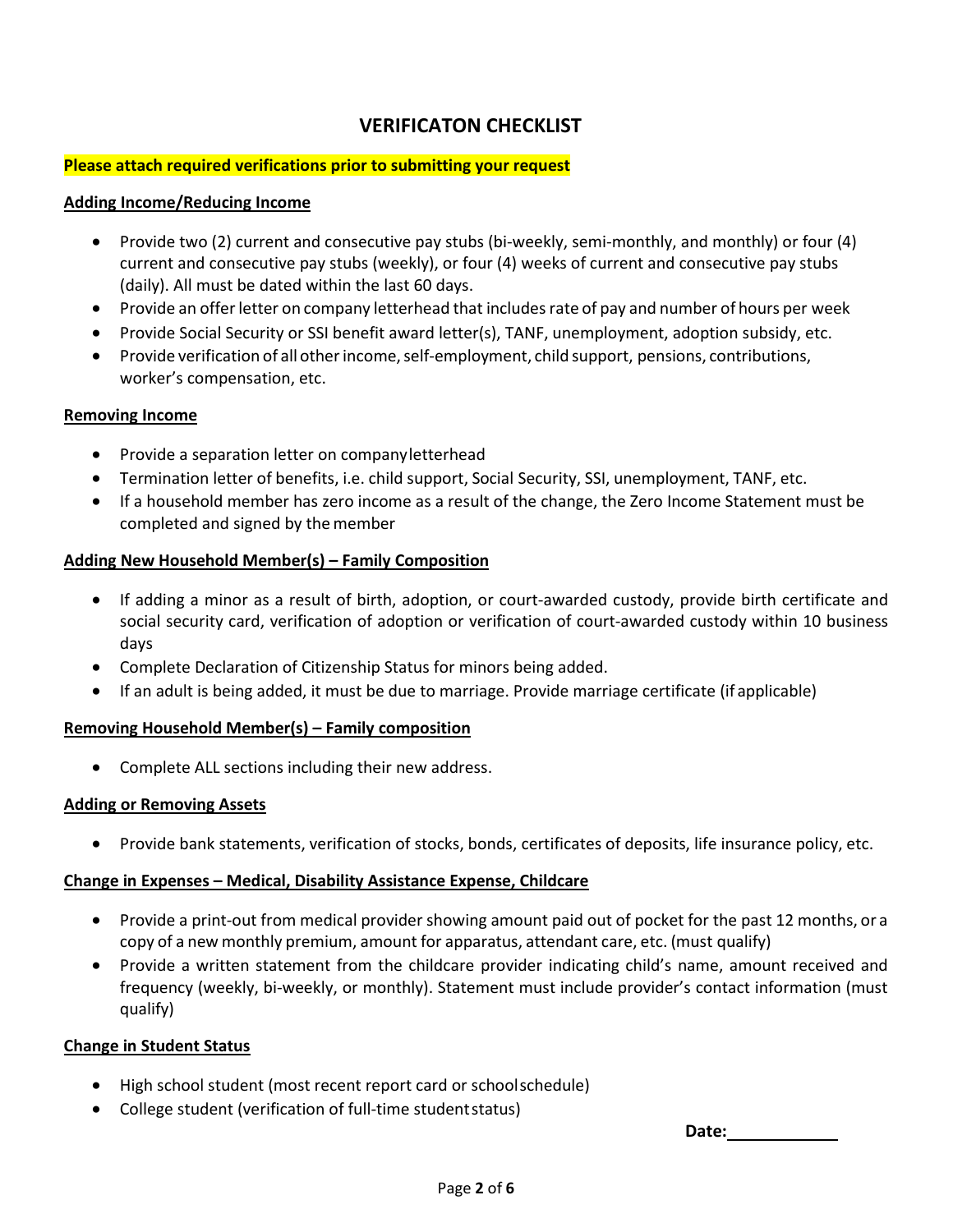# **Section I: Information for Head of Household**

| <b>Name</b>                                                                                                                                                                                            |              |                         |                   |  |
|--------------------------------------------------------------------------------------------------------------------------------------------------------------------------------------------------------|--------------|-------------------------|-------------------|--|
| <b>Address</b>                                                                                                                                                                                         |              |                         |                   |  |
| <b>City</b>                                                                                                                                                                                            |              | <b>State</b>            | Zip               |  |
| Phone                                                                                                                                                                                                  |              | <b>Cell Phone</b>       |                   |  |
| <b>Email Address</b>                                                                                                                                                                                   |              |                         |                   |  |
| <b>Section II: Change of Employment Income</b><br>Please complete for the household member that has a change in income. Please indicate if the<br>income is an increase or decrease<br>Income increase |              |                         | Income decrease   |  |
| <b>Household Member Name</b>                                                                                                                                                                           |              |                         |                   |  |
| <b>Name of Employer</b>                                                                                                                                                                                |              | <b>Employer Address</b> |                   |  |
| <b>City</b>                                                                                                                                                                                            | <b>State</b> |                         | Zip               |  |
| <b>Phone Number</b>                                                                                                                                                                                    |              |                         | <b>Fax Number</b> |  |
| <b>Start Date</b>                                                                                                                                                                                      |              | <b>End Date</b>         |                   |  |
| <b>Annual Pay</b>                                                                                                                                                                                      |              |                         |                   |  |
| <b>Income increase</b><br>Income decrease                                                                                                                                                              |              |                         |                   |  |
| Household Member Name                                                                                                                                                                                  |              |                         |                   |  |

| <b>Household Member Name</b> |              |                         |     |  |
|------------------------------|--------------|-------------------------|-----|--|
| <b>Name of Employer</b>      |              | <b>Employer Address</b> |     |  |
| City                         | <b>State</b> |                         | Zip |  |
| <b>Phone Number</b>          |              | <b>Fax Number</b>       |     |  |
| <b>Start Date</b>            |              | <b>End Date</b>         |     |  |
| <b>Annual Pay</b>            |              |                         |     |  |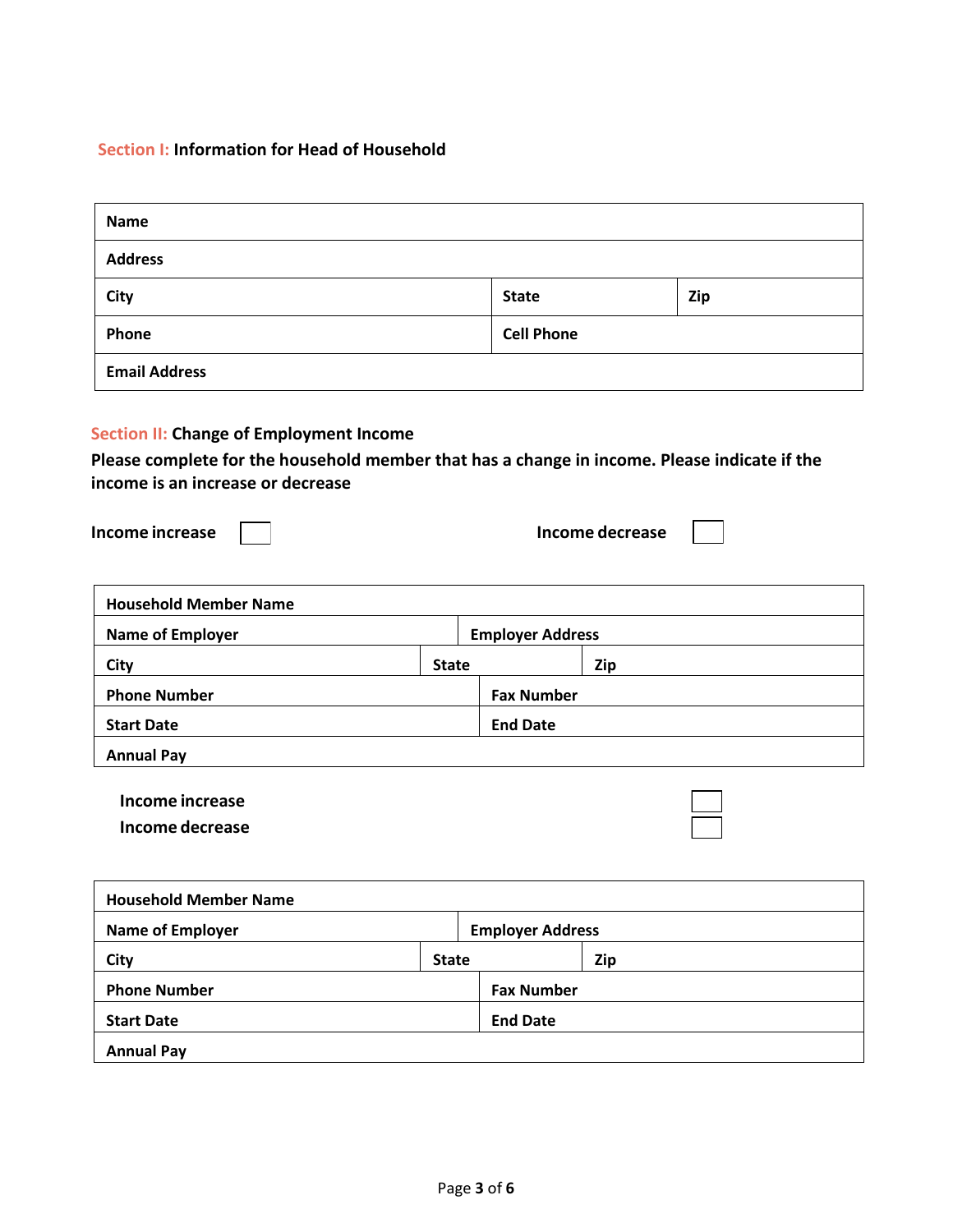### **Section III: Change of Income: Other**

**Please complete for the household member that has a change in income. Please indicate if the income is an increase or decrease**

| Income decrease       |  |
|-----------------------|--|
|                       |  |
| <b>Effective Date</b> |  |
|                       |  |
|                       |  |
|                       |  |
| <b>Effective Date</b> |  |
|                       |  |

| <b>Monthly Amount</b> |
|-----------------------|
|-----------------------|

| <b>Household Member Name</b> |                       |
|------------------------------|-----------------------|
| <b>Income Source</b>         | <b>Effective Date</b> |
| <b>Monthly Amount</b>        |                       |

### **Section IV: Change in Student Status**

### **Please complete for the household member age(s) 18 and older whose status has changed.**

| <b>Household Member Name</b>               |                               |
|--------------------------------------------|-------------------------------|
| Currently a full-time student              | No longer a full-time student |
| <b>Educational Institution Information</b> |                               |
| <b>Name of School</b>                      |                               |
| <b>Address</b>                             |                               |
| Phone                                      | Fax                           |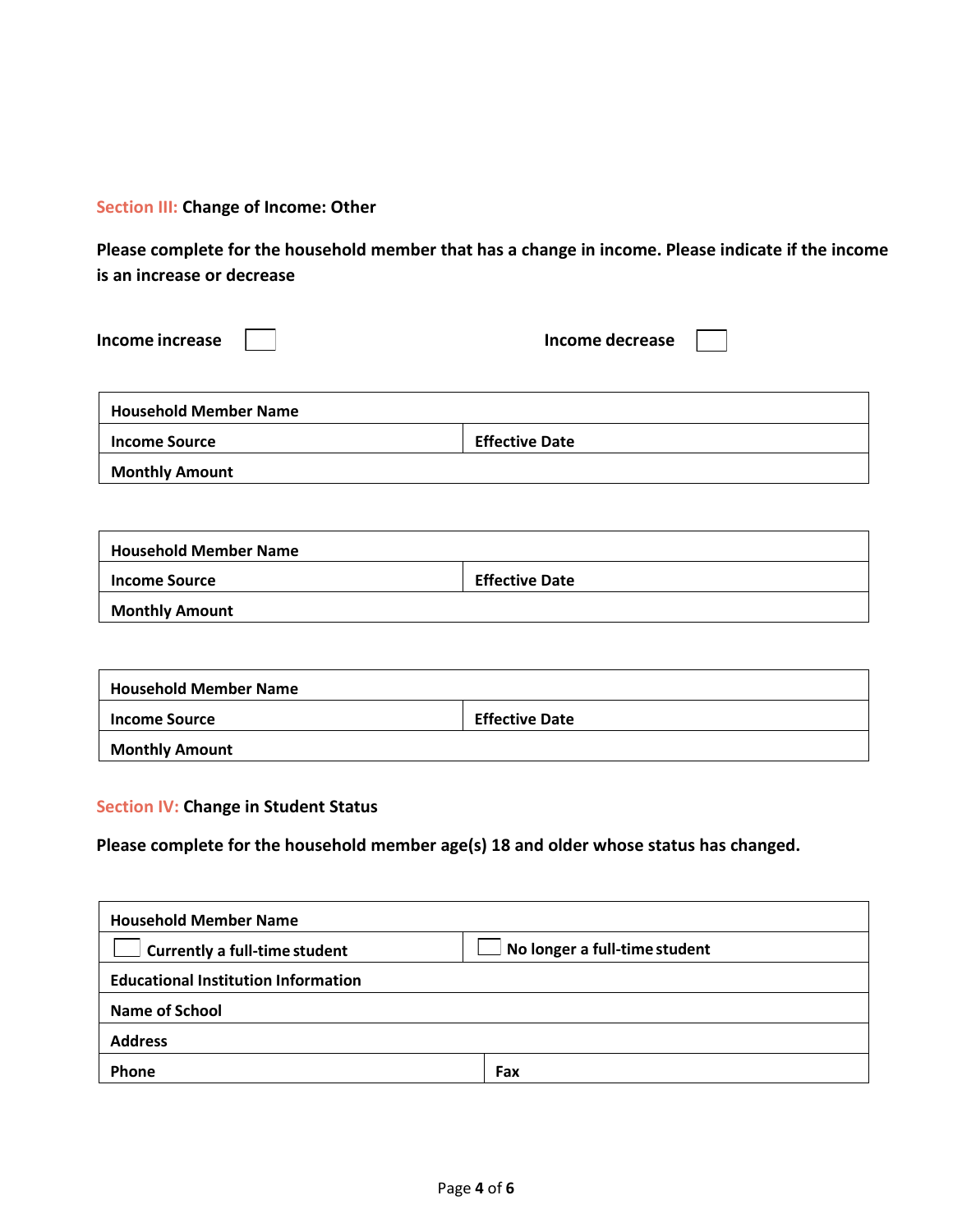### **Section V: Removing Household Member(s)**

### **Please complete for household member(s) that are being removed.**

| <b>Household Member 1</b>     |                       |     |  |
|-------------------------------|-----------------------|-----|--|
| <b>Name</b>                   | <b>Effective Date</b> |     |  |
| <b>New Address</b>            |                       |     |  |
| City                          | <b>State</b>          | Zip |  |
| <b>Social Security Number</b> | Date of Birth         |     |  |

| <b>Household Member 2</b>     |                       |     |  |
|-------------------------------|-----------------------|-----|--|
| <b>Name</b>                   | <b>Effective Date</b> |     |  |
| <b>New Address</b>            |                       |     |  |
| City                          | <b>State</b>          | Zip |  |
| <b>Social Security Number</b> | Date of Birth         |     |  |

# **Section VI: Adding New Household Member(s)**

# **Please complete for new household member(s) that are being added.**

|                          | <b>Household</b><br><b>Member 1</b>                                                                              | <b>Household</b><br><b>Member 2</b>                                                                              | <b>Household</b><br><b>Member 3</b>                                                                              |
|--------------------------|------------------------------------------------------------------------------------------------------------------|------------------------------------------------------------------------------------------------------------------|------------------------------------------------------------------------------------------------------------------|
| Last Name                |                                                                                                                  |                                                                                                                  |                                                                                                                  |
| <b>First Name</b>        |                                                                                                                  |                                                                                                                  |                                                                                                                  |
| Social Security #        |                                                                                                                  |                                                                                                                  |                                                                                                                  |
| Date of Birth            |                                                                                                                  |                                                                                                                  |                                                                                                                  |
| Sex                      | $\Box$ F<br>M<br>П                                                                                               | $\Box$ M<br>$\Box$ F                                                                                             | $\Box$ F<br>$\Box$ M                                                                                             |
| Relationship to          |                                                                                                                  |                                                                                                                  |                                                                                                                  |
| <b>Head of Household</b> |                                                                                                                  |                                                                                                                  |                                                                                                                  |
| Race                     | American Indian/Alaska Native<br>Asian<br>Black/African American<br>Native Hawaiian/Pacific<br>Islander<br>White | American Indian/Alaska Native<br>Asian<br>Black/African American<br>Native Hawaiian/Pacific<br>Islander<br>White | American Indian/Alaska Native<br>Asian<br>Black/African American<br>Native Hawaiian/Pacific<br>Islander<br>White |
| Ethnicity                | Hispanic or Latino<br>Not Hispanic or Latino                                                                     | Hispanic or Latino<br>Not Hispanic or Latino                                                                     | Hispanic or Latino<br>Not Hispanic or Latino                                                                     |
| Disability               | Yes<br>No                                                                                                        | $\Box$ Yes<br>No                                                                                                 | $\Box$ No<br>Yes<br>ΙI                                                                                           |